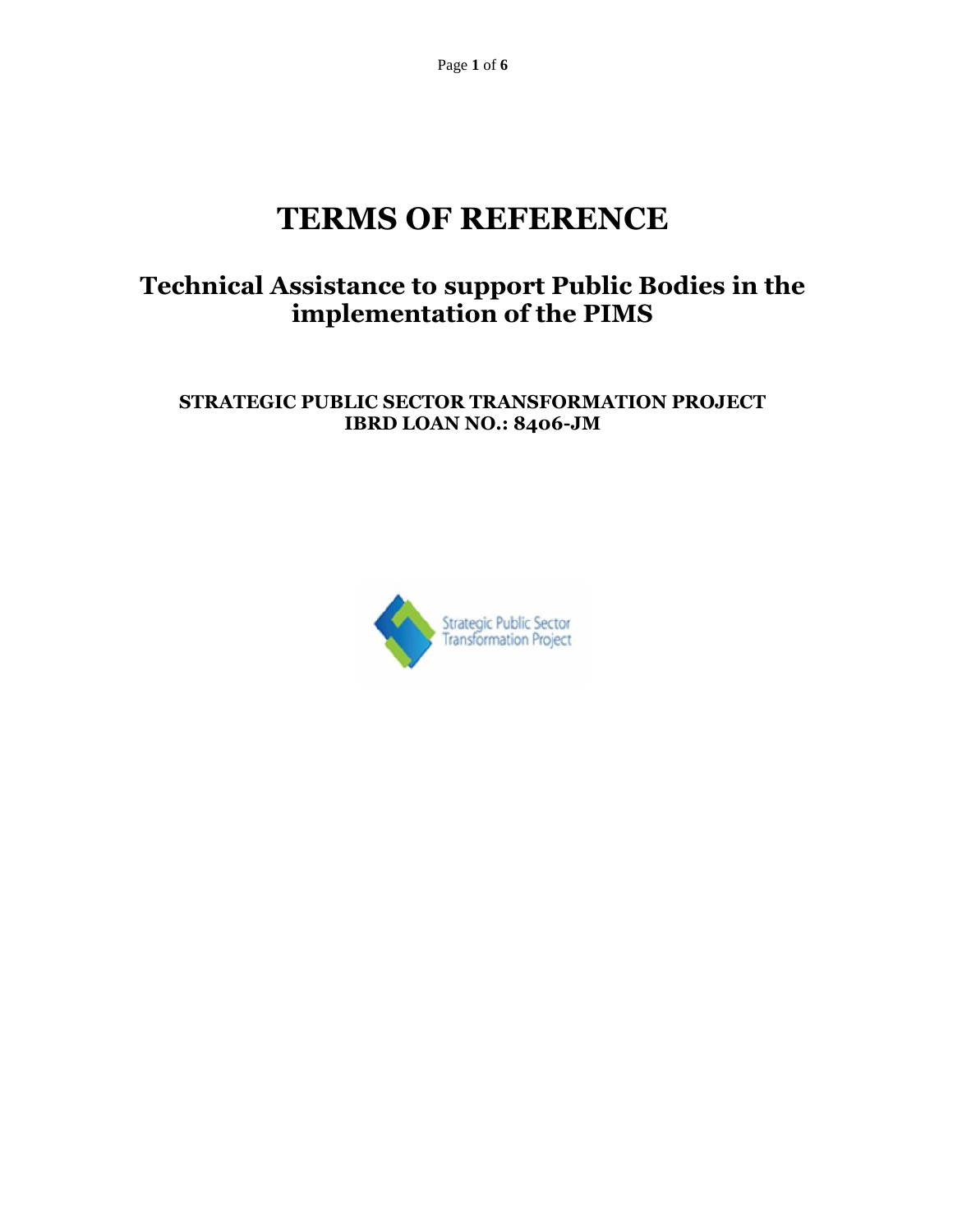#### **1. THE CONTEXT**

The Government, as part of the Fiscal Consolidation Measures and the Public Financial Management reform agenda has committed to strengthen Jamaica's public investment management system. The Financial Administration and Audit Act (FAA Act) (Amended), 2014 sets out the elements of the Public Investment Management System (PIMS) which will seek to create a *common framework for the preparation, appraisal, approval and management of all public investments in Jamaica, irrespective of the source of funding or procurement and implementation modalities. A key element of the system is* the Public Sector Investment Programme (PSIP); a rolling 5 year plan of Cabinet approved public investment projects.

Cabinet Decision No 38/13 of October 2013 gave approval for the institutionalization of the Public Investment Management System (PIMS) and, in doing so, standardize the treatment of public investment across the public sector with respect to the entire project cycle.

Since the amendments, more legislative and regulatory work has been done to further refine the PIMS and, by extension, the Public Sector Investment Programme (PSIP). In February 2015, additional amendments to both the FAA and PBMA provided for exceptions to the definition of public investment. The exception limits public investment to those undertaken by entities within the specified public sector. The specified public sector is defined as the public sector minus those entities that will be certified as commercial by the Auditor General and, therefore outside of the fiscal rules, as at April 1, 2017. It is anticipated that only a few entities will qualify to be certified as commercial and the specified public sector will encompass much more than 90% of the public sector. The ambits of the PIMS and PSIP, therefore, are quite extensive in scope.

#### **Data Management Activities**

Under Section 48B (2) G. of the amendments, the PIMS will be supported by a Public Investment Management Information System (PIMIS) that will *"serve as the repository of information on all public investment projects (central government, public bodies and public private partnership) at the various stages of the project cycle… thereby allowing access for the tracking of status and performance on all projects as they move through the project cycle*

As a precursor to the full development of the PIMIS a web-enabled database of Public Investment Projects was developed to store data and report on active projects in the Public Sector Investment Programme (PSIP). The database has therefore, been populated with information on the relevant projects in Central Government, including status reports as at March 31, 2018. Ministries, Agencies and Departments (MDAs) were also sensitized on the utility of the database.

Additional features and functionalities were added to the database in 2017, including the ability to generate the Public Sector Investment Programme (PSIP) and budget proposals for the capital projects for the ensuing fiscal year; to capture operational expenses arising from investment projects to be captured in the PSIP; to create ad hoc reports; to import excel spread sheet and other useful work tools into the database; and the ability to host the various stages of the project cycle. .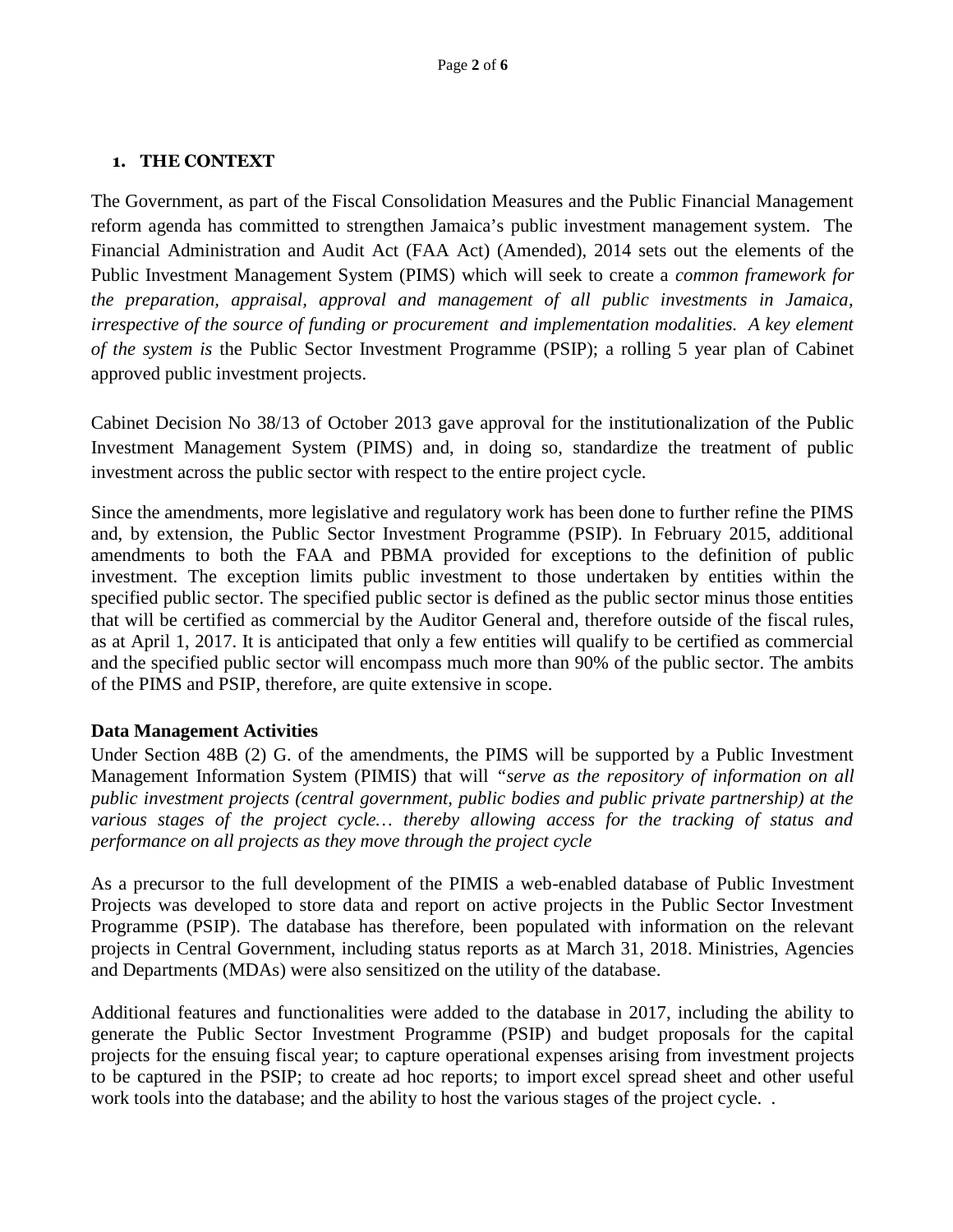The scope of the Public Sector Investment Project Database (*PSIP Db*) is focused on the implementation phase of the project cycle; that is, after receiving Cabinet approval.

The activity is being implemented under Component 1 - Strengthening of the Public Investment Management System - of the Strategic Public Sector Transformation Project (SPSTP), which is financed by the Government of Jamaica and a loan from the World Bank

## **2. STRATEGIC PUBLIC SECTOR TRANSFORMATION PROJECT**

The Project Development Objective (PDO) is to strengthen public resource management and support selected public sector institutions in facilitating a more enabling environment for private sector growth*.*

#### *COMPONENTS*

| Component I:   | Strengthening the Public Investment Management System              |
|----------------|--------------------------------------------------------------------|
| Component II:  | Strengthening the Budget Preparation Process and Results-Based     |
|                | <b>Budgeting</b> (RBB)                                             |
| Component III: | Adaptive Public Sector Approaches to Promote Fiscal Sustainability |
| Component IV:  | Modernization of the Accountant General's Department.              |
| Component V:   | <b>Fostering Industrial Growth and Trade Facilitation</b>          |
| Component VI:  | Project Management                                                 |

## *COMPONENT I*

The objective of this component is to improve public investment management through strengthening of the procedures, tools, institutions and governance mechanism of the system, and for the PSIP to incorporate public investment projects with estimated five-year operating and maintenance costs fully linked to long term development goals and medium-term priority areas

This component will support the GOJ reform efforts through the following activities:

- (i) migration of the current web-based database to a robust platform to manage all information about public investment across the project cycle and linked to the budgeting and financial systems of the country (expected to be compiled into IFMIS);
- (ii) design and implementation of a public investment management training program for public sector;
- (iii) reviewing legislation and carrying out dissemination activities to integrate the PIMS with the administrative systems (including procurement and human resources);
- (iv) strengthening monitoring through Citizens Participation;
- (v) designing a fund for the funding of pre-investment financial and economic analysis and post-investment evaluations of the Borrower's public investments; and
- (vi) provision of technical assistance for the implementation of the Public Financial Management Action Plan.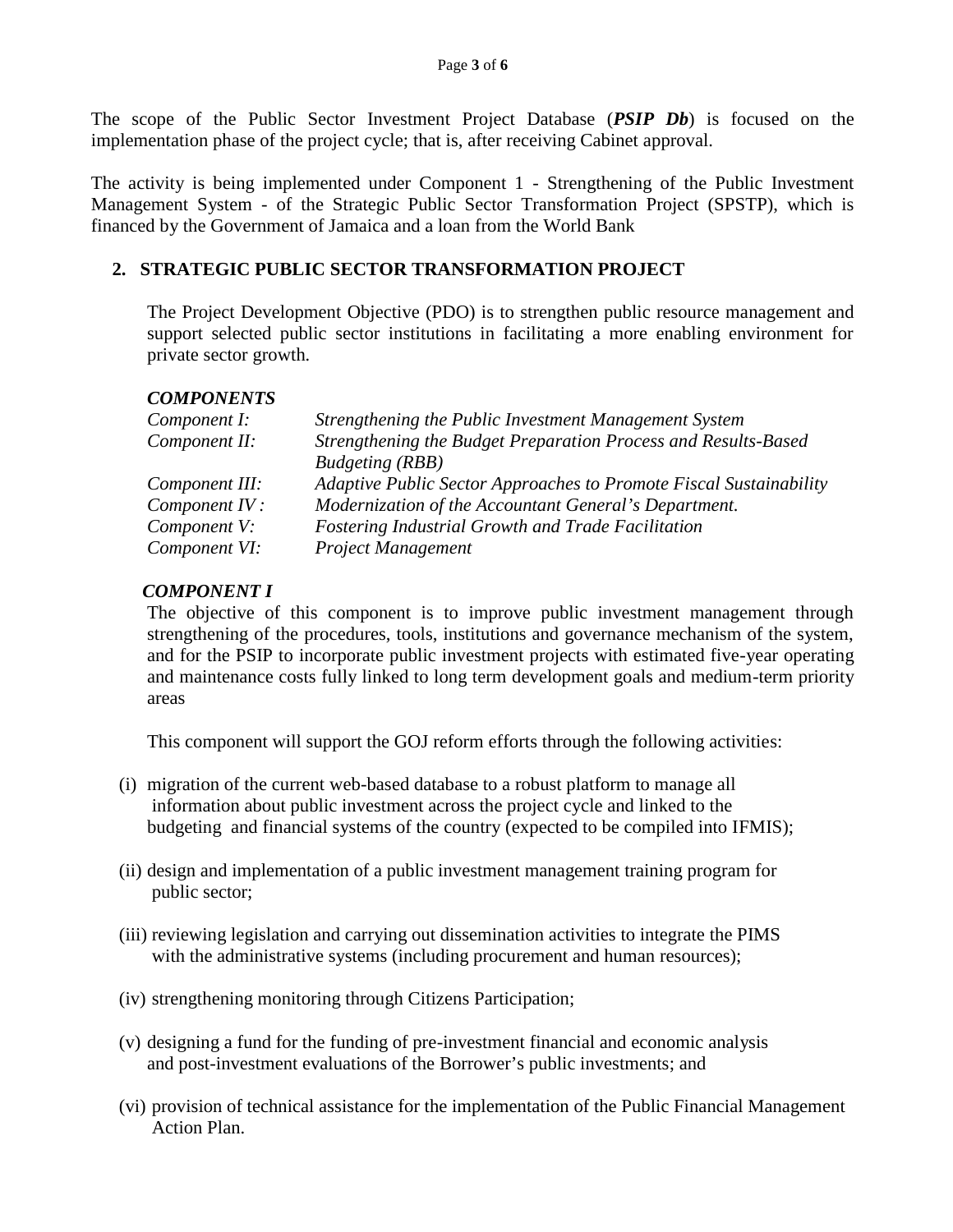## **3. OBJECTIVE OF THE ASSIGNMENT:**

- (a) By the end of the Consultancy produce data and information on Public Investments being implemented by approximately six Public Bodies, in keeping with the format as set out in the PSIP database.
- (b) Increase the knowledge and ability of the staff to prepare the appropriate templates with their budgetary submissions and quarterly reports to be provided on the Public Investments during the fiscal year.

# **4. SCOPE OF WORKS**

The Consultant will be required to:

- 1. Carry out assessment of the Public Bodies portfolio of projects that were approved by Cabinet to be included in the 2018/2019 – 2022/2023 Public Sector Investment Programme (PSIP), to determine their classification as Public Investments in keeping with the definition as set out in the Amended regulations to the 2014 FAA Act.
- 2. Review and assess Project Agreements/MoUs or other legal documents that informed the preparation of the projects to reflect appropriate wording as it relates to project objectives, components, activities etc
- 3. Review and assess supporting documents that accompanied the 2018/2019 budgetary submission and quarterly reports forwarded to the Ministry of Finance and identify any gaps between those and the requirements of the PSIPDb (using a project profile template to be provided).
- *4.* From the findings at 3 & 4, prepare/populate/update the existing templates representing the *public sector investment project profile* and to include an implementation work plan and cost schedule for the budgetary allocation relating to the current fiscal year along with any operating expenses:
	- (i) *Prepare templates where* none was previously prepared *Populate where information is incomplete*
	- (ii) *Based on any gaps identified, include relevant information from the agreements/MOUs into the templates*
- *5.* In collaboration with the PED, PEX and the SPSTP conduct sensitization session/s with the Public Bodies in preparation for the execution of activities as described in the scope of works.
- *6.* Recommend strategies beyond direct instruction that will promote the continued use and preparation of public investment profile template and cost schedules by officers at the required standards.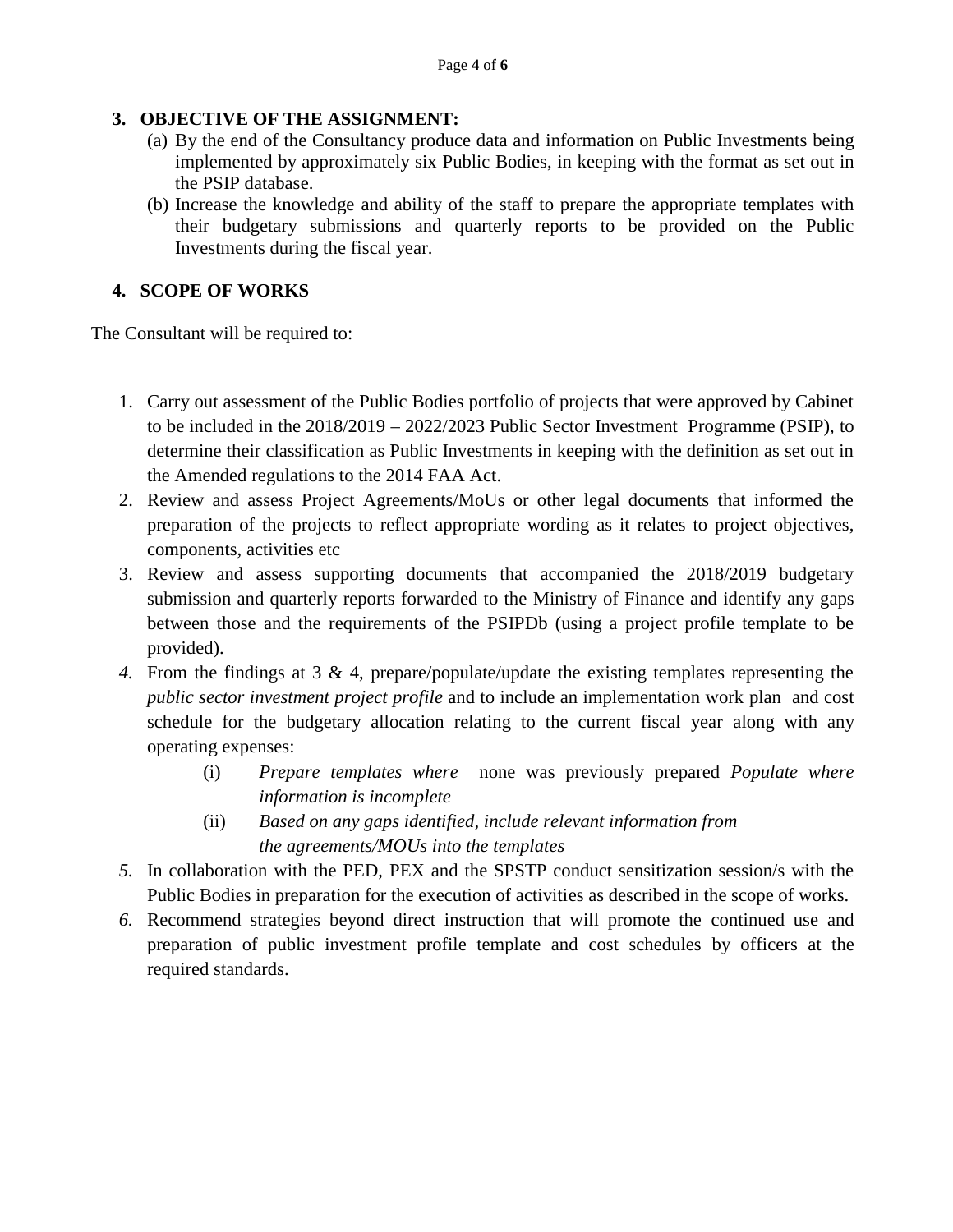#### **METHODOLOGY**

The Consultant will be required to prepare an agreed detailed methodology and work plan indicating how the objectives of the assignment will be achieved, and the support required from the Ministry of Finance.

#### **5. DELIVERABLES**

In accordance with the objectives and scope of work, the consultant should submit the following deliverables:

| <b>Key Deliverables</b>                                                                                                                                                                                                                                                                                     |                                                                                 | <b>Proposed Timeline</b>                                                    | <b>Standard for Delivery</b>                                                                                                                                                                                                                                                                                                                                                                                                                                                                                                                                                                                                                                                                                                                                                                                  |
|-------------------------------------------------------------------------------------------------------------------------------------------------------------------------------------------------------------------------------------------------------------------------------------------------------------|---------------------------------------------------------------------------------|-----------------------------------------------------------------------------|---------------------------------------------------------------------------------------------------------------------------------------------------------------------------------------------------------------------------------------------------------------------------------------------------------------------------------------------------------------------------------------------------------------------------------------------------------------------------------------------------------------------------------------------------------------------------------------------------------------------------------------------------------------------------------------------------------------------------------------------------------------------------------------------------------------|
| Work Plan and associated<br>1.<br>Schedule outlining the<br>assignment to be<br>undertaken<br>2.<br>(a) Draft public<br>investment project profile<br>templates<br>implementation work and<br>cost schedules.<br>(b)Recommend strategies<br>that will<br>continued<br>preparation<br>investment<br>template | sector<br>&<br>the<br>promote<br>and<br>use<br>public<br>profile<br>and<br>cost | 1 week after signing of<br>contract<br>To be determined by<br>the work plan | A time-bound Work Plan in Microsoft<br>Word identifying activities,<br>methodology and required resources,<br>this should be linked to a graphical<br>depiction of a project schedule<br>outlining tasks, duration and start and<br>end dates. The format of the<br>document should be agreed prior to<br>submission<br>(a) Completed templates (project<br>profile, implementation work & cost<br>schedules to include operating<br>expenses for each Public Investment<br>in the listed public bodies, emanating<br>from items 3-5 in the Scope of Works.<br>(b) The Strategy should include:<br>(i) an estimated time schedule in<br>keeping with the timeline for the<br>Budget call informed by the Budget<br>Calendar.<br>(ii) Recommended procedures for the<br>preparation of the required templates. |
| schedules by officers at the<br>required standard                                                                                                                                                                                                                                                           |                                                                                 |                                                                             |                                                                                                                                                                                                                                                                                                                                                                                                                                                                                                                                                                                                                                                                                                                                                                                                               |
| <b>Final Report</b><br>3.                                                                                                                                                                                                                                                                                   |                                                                                 | Two weeks before end<br>of contract                                         | Should encompass final accepted key<br>deliverables $(1 – 2)$ to include all<br>agreed changes and submitted within<br>the timeframe agreed.                                                                                                                                                                                                                                                                                                                                                                                                                                                                                                                                                                                                                                                                  |

The Consultant will be required to produce the deliverables as aforementioned for Projects that are included in the  $2018/2019 - 2022/2023$  fiscal year for the following Public Bodies:

- Petrojam
- UDC
- NWC